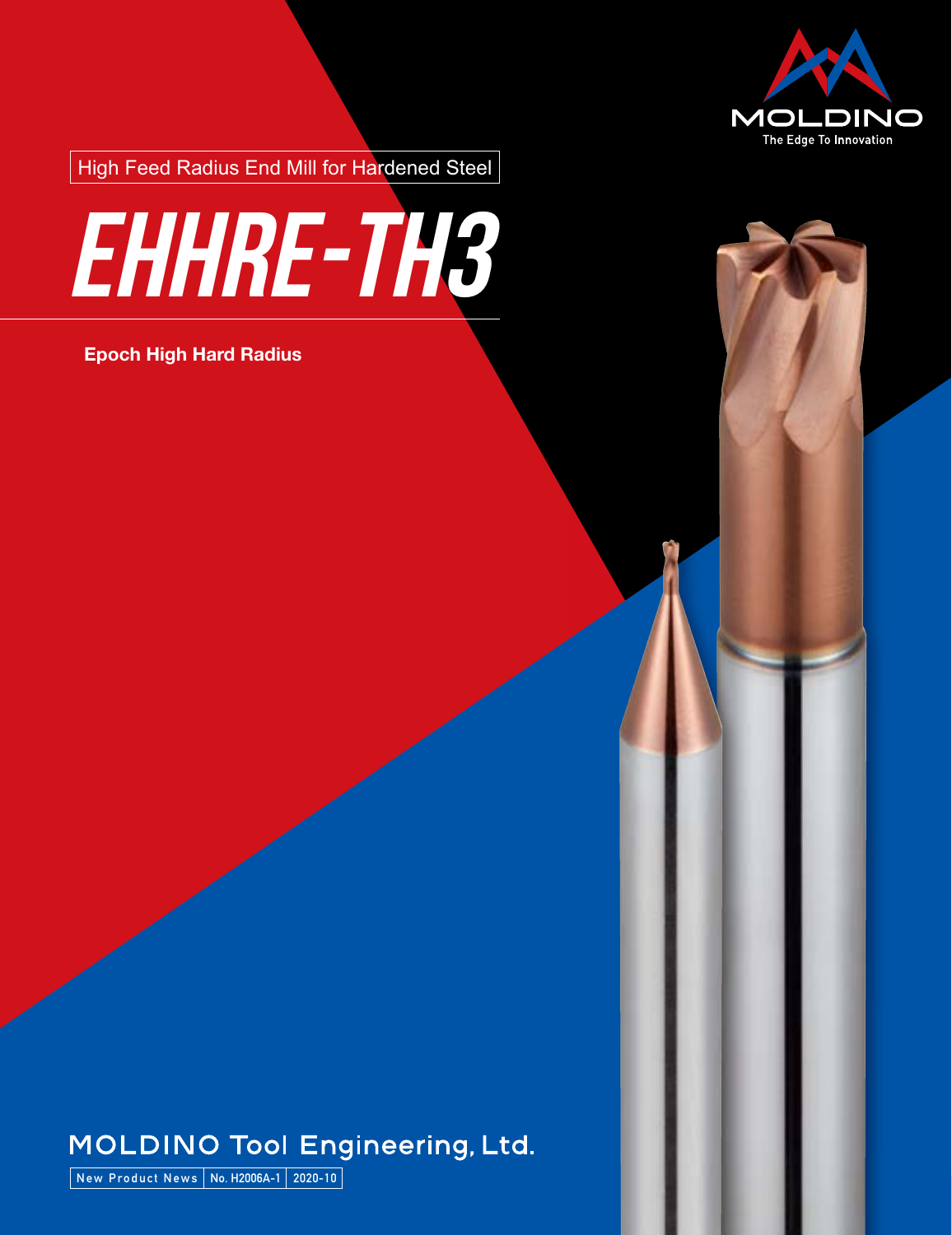**02** *Utilize the high-feed indexable cutter design on a solid end mill. High feed cutting is also possible in high hardness steels.*

*Lineup of Φ 1 ~ Φ 12* 

*This multi-flute end mill allows for high efficiency machining on small precision molds.*

## Features of EHHRE-TH3



**Features** 

Approximate radius creates a much thinner chip than a standard full radius.

Vibration-free peripheral clearance geometry



|        |                             |                               | <b>TH3 Coating</b>    |                               |                               |  |  |  |  |
|--------|-----------------------------|-------------------------------|-----------------------|-------------------------------|-------------------------------|--|--|--|--|
|        |                             |                               |                       |                               |                               |  |  |  |  |
| Copper | Carbon steel<br>Allov steel | Stainless steel<br>Tool steel | Pre-hardened<br>steel | Hardened<br>steel<br>45~55HRC | Hardened<br>steel<br>55~65HRC |  |  |  |  |



### **EHHRE-TH3**

φ**1~**φ**12[ 13 Items ]**

**01** New Cutting Edge Geometry - Approximate radius creates a much thinner chip than a standard full radius.



Composite R geometry on the bottom cutting edge creates a thinner chip than a conventional radius, which leads to reduced cutting forces. Furthermore, the bottom edge has a high helix shape, which improves the chip flow and achieves excellent chip removal performance.

**Effect**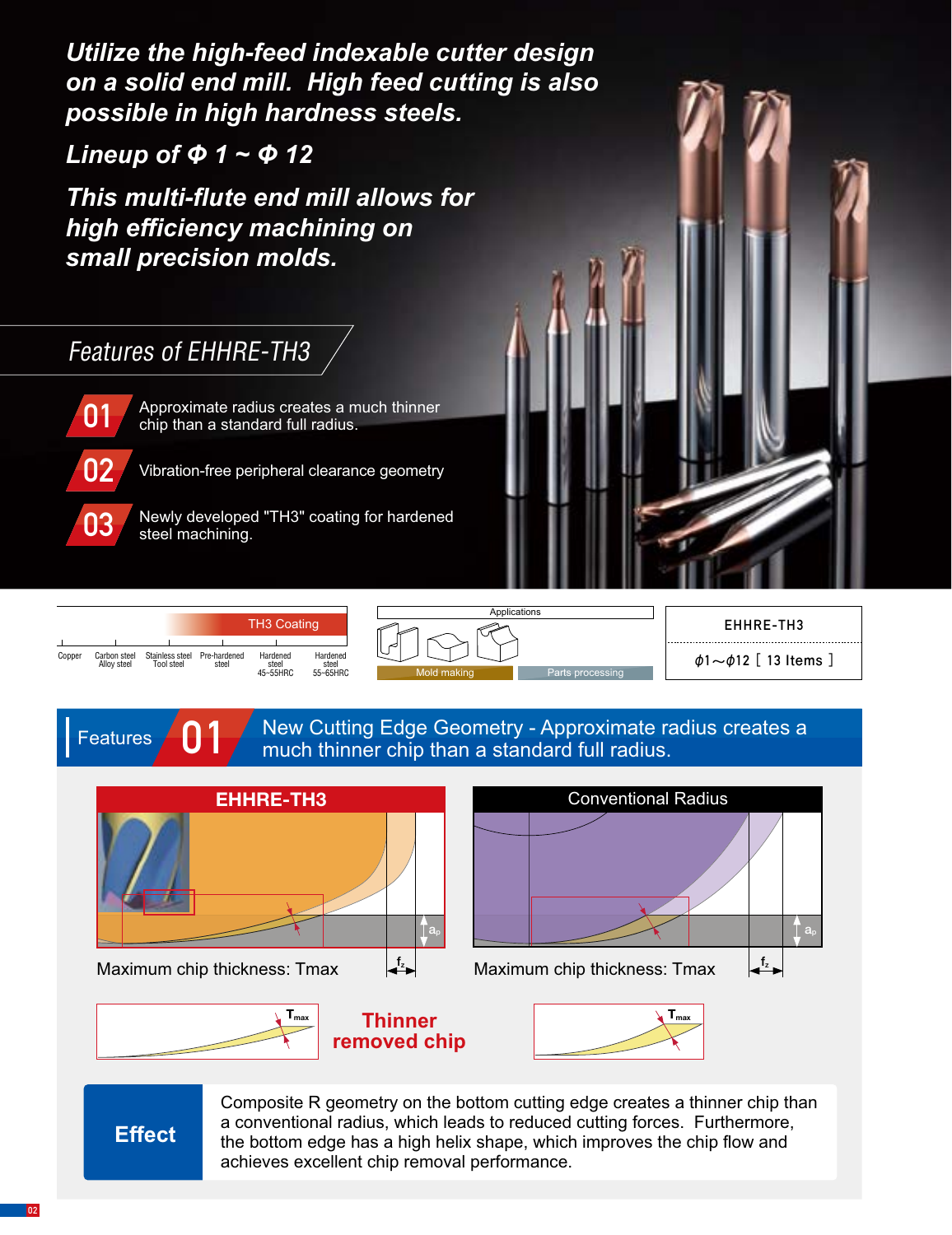#### Vibration-free peripheral clearance geometry  $\mathbf O$



#### Vibrations are reduced when milling into corners.  $\mathbf{o}$

Work material: H13 $\oplus$  49HRC Machine: Vertical MC (HSK-A63) Tool: EHHRE6100-TH3 Cutting conditions:*n*=6,000min-1(*v*c=188m/min) *v*f=1,800mm/min (*f*z=0.05mm/t) Cutting amount: 0.3mm, Dry with air blow



# **Features 63** Newly developed "TH3" coating for hardened steel machining.

#### Features and performance  $\bullet$

- ・High hardness coating with excellent wear resistance and heat resistance
- ・Has excellent thermal shock resistance which reduces the risk of rapid tool chipping.
- ・Long tool life when cutting high-hardness materials (50HRC or higher) such as hardened steel

#### Target steel grade  $\bullet$

**Features** 

・TH3 coating utilizes nano-size composition to reduce large chipping of the coating.



Conventional coating **Big destruction** Carbide Carbide Small destruction Cutting force Carbide Carbide **Point** TH3 coating utilizes nano-size composition to reduce large chipping of the coating. **TH3 coating** Cutting force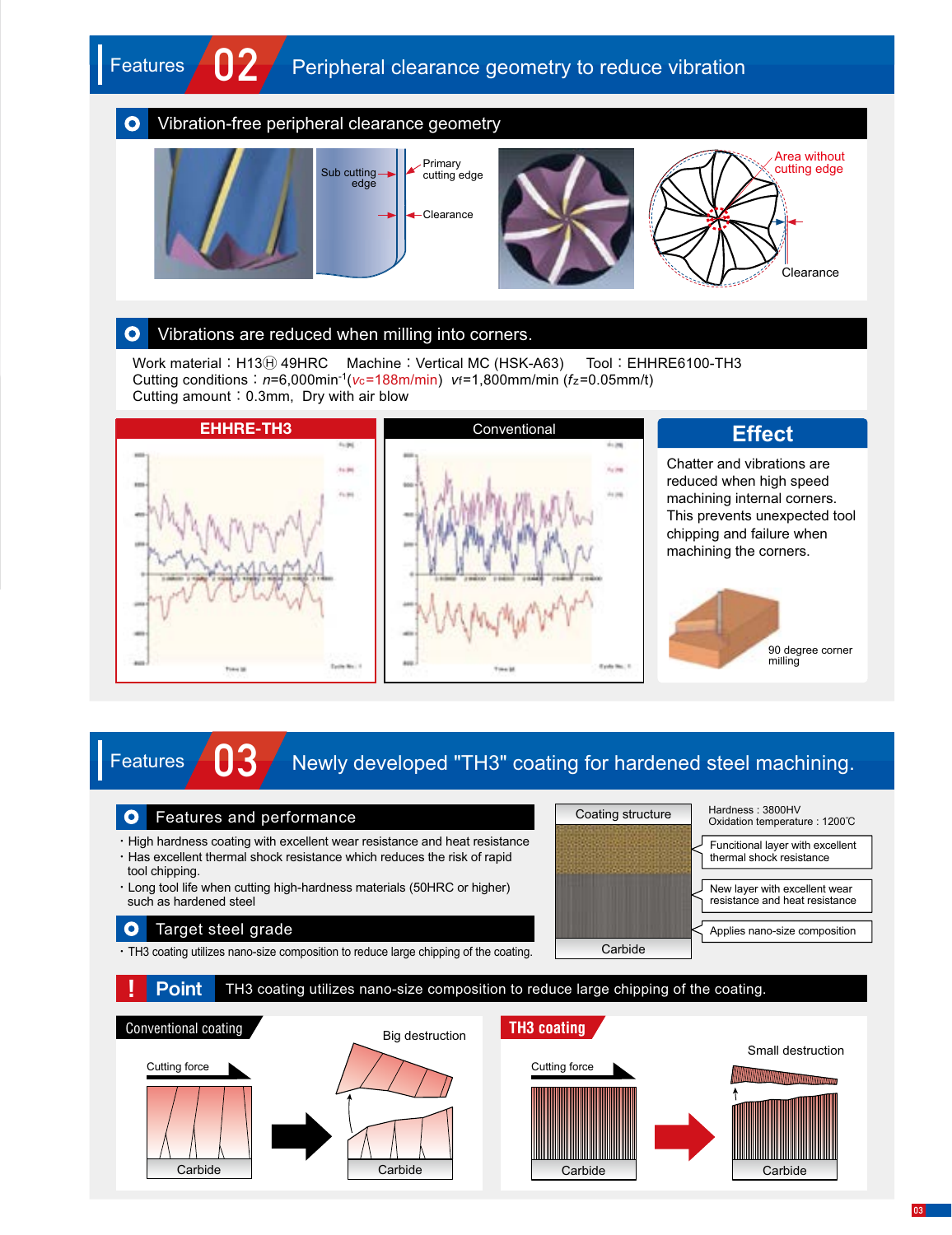# Line Up





**Roughing** Carbide **HRC Coated**  $\left( \frac{72}{1000} \right)$  **Figure 20 Figure 1 Figure 1** 

**72 Carbide** HRC **Coated**   **0 -0.02**

6**Flutes**

**Helix 20° h5**

## $EHHRE$  (XXX) (-S ) - TH3

|                         |                | Size (mm)          |                        |                                       |                |                        |                            |                      |                                  |                         |                              |                  |      |
|-------------------------|----------------|--------------------|------------------------|---------------------------------------|----------------|------------------------|----------------------------|----------------------|----------------------------------|-------------------------|------------------------------|------------------|------|
| Order Number            | Stock          | Tool<br>dia.<br>DC | Approx<br>radius<br>Rp | owest point<br>diameter<br><b>DCF</b> | End<br>R<br>r1 | Corner<br>radius<br>r2 | Under Neck<br>length<br>LU | Flute<br>length<br>ß | <b>Neck</b><br>dia.<br><b>DN</b> | Overall<br>Length<br>LF | Shank<br>dia.<br><b>DCON</b> | No. of<br>flutes | Type |
| <b>EHHRE4010-S4-TH3</b> | $\bullet$      | 1                  | 0.134                  | 0.28                                  | 1.1            | 0.1                    | 3                          | 1                    | 0.95                             | 50                      | 4                            | 4                | A    |
| <b>EHHRE4010-S6-TH3</b> | o              |                    |                        |                                       |                |                        |                            | 1                    | 0.95                             | 50                      | 6                            | 4                | A    |
| <b>EHHRE4020-S4-TH3</b> | D              | $\overline{2}$     |                        | 0.56                                  | 2.2            |                        | 6                          | $\overline{2}$       | 1.9                              | 50                      | $\overline{4}$               | 4                | A    |
| <b>EHHRE4020-S6-TH3</b> | $\bullet$      |                    | 0.194                  |                                       |                | 0.1                    |                            | $\overline{2}$       | 1.9                              | 50                      | 6                            | 4                | A    |
| <b>EHHRE4030-S4-TH3</b> | D              | 3                  | 0.328                  | 0.84                                  | 3.3            | 0.2                    | 9                          | 3                    | 2.9                              | 60                      | 4                            | 4                | A    |
| <b>EHHRE4030-S6-TH3</b> | 0              |                    |                        |                                       |                |                        |                            | 3                    | 2.9                              | 60                      | 6                            | 4                | A    |
| <b>EHHRE6040-S4-TH3</b> | 0              | 4                  | 0.387                  | 1.12                                  | 4.4            | 0.2                    | 12                         | 4                    | 3.9                              | 60                      | 4                            | 6                | B    |
| <b>EHHRE6040-S6-TH3</b> | $\bullet$      |                    |                        |                                       |                |                        |                            | 4                    | 3.9                              | 60                      | 6                            | 6                | A    |
| <b>EHHRE6050-TH3</b>    |                | 5                  | 0.521                  | 1.4                                   | 5.5            | 0.3                    | 15                         | 5                    | 4.7                              | 60                      | 6                            | 6                | A    |
| <b>EHHRE6060-TH3</b>    | $\blacksquare$ | 6                  | 0.581                  | 1.68                                  | 6.6            | 0.3                    | 18                         | 6                    | 5.7                              | 60                      | 6                            | 6                | B    |
| <b>EHHRE6080-TH3</b>    | D              | 8                  | 0.849                  | 2.24                                  | 8.8            | 0.5                    | 24                         | 8                    | 7.6                              | 75                      | 8                            | 6                | B    |
| <b>EHHRE6100-TH3</b>    | $\bullet$      | 10                 | 0.968                  | 2.8                                   | 11             | 0.5                    | 30                         | 10                   | 9.5                              | 80                      | 10                           | 6                | B    |
| <b>EHHRE6120-TH3</b>    |                | 12                 | 1.088                  | 3.36                                  | 13.2           | 0.5                    | 36                         | 12                   | 11.5                             | 100                     | 12                           | 6                | в    |

● : Stocked items.

#### Precaution for creating machining program  $\mathbf{o}$



- ・When entering the corner radius into your CAM software, please use the approximate radius (RE1) in the table.
- ・If your CAM can utilize the exact tool geometry, please download the DXF data from our "TOOL SEARCH" website.

| Tool Dia. |                        | Approx radius and maximum<br>remains at CAM input | Ramping               | Possible helical<br>hole dia.<br>ח |  |  |
|-----------|------------------------|---------------------------------------------------|-----------------------|------------------------------------|--|--|
| <b>DC</b> | Approx<br>radius<br>Rp | Max remains<br>h                                  | angle<br>A            |                                    |  |  |
| Ф1        | 0.134                  | 0.026                                             |                       | $1.3 - 1.9$                        |  |  |
| Ф2        | 0.194                  | 0.068                                             |                       | $2.6 - 3.8$                        |  |  |
| ФЗ        | 0.328                  | 0.094                                             |                       | $3.9 - 5.7$                        |  |  |
| $\Phi$ 4  | 0.387                  | 0.136                                             |                       | $5.2 - 7.6$                        |  |  |
| Ф5        | 0.521                  | 0.162                                             | $0.5^{\circ}$ or less | $6.4 - 9.5$                        |  |  |
| Φ6        | 0.581                  | 0.204                                             |                       | $7.7 - 11.4$                       |  |  |
| Φ8        | 0.849                  | 0.255                                             |                       | $10.3 - 15.2$                      |  |  |
| $\Phi$ 10 | 0.968                  | 0.34                                              |                       | $12.8 - 19.0$                      |  |  |
| Ф12       | 1.088                  | 0.424                                             |                       | $15.4 - 22.8$                      |  |  |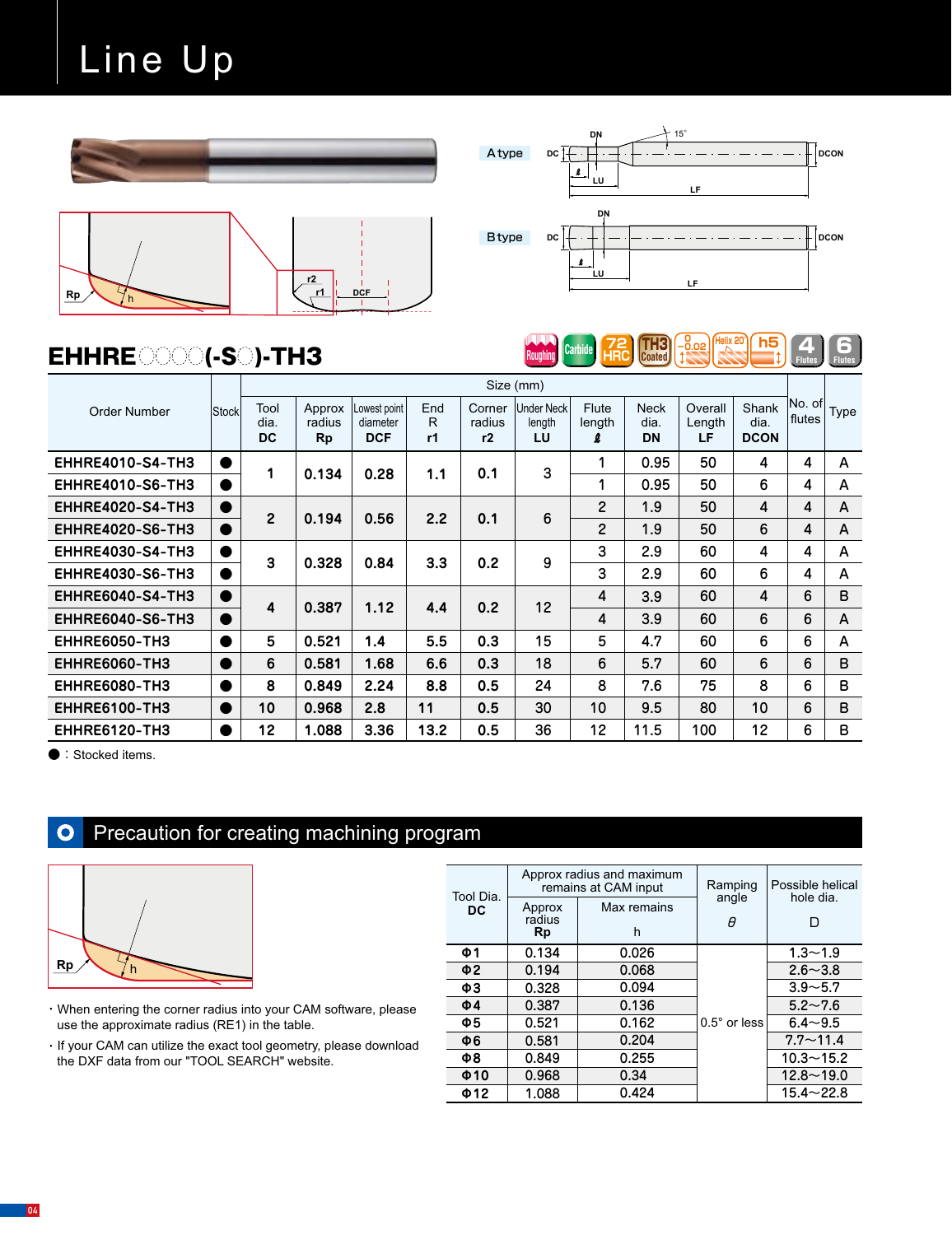# **Recommended Cutting Conditions**

|                                           | Work material   |        |                |                | Hardened steel<br>$(50{\sim}55$ HRC) | $\divideontimes$ 1 |                  | Hardened steel<br>$(55\sim 62$ HRC) |                |                                        |                |                  |  |
|-------------------------------------------|-----------------|--------|----------------|----------------|--------------------------------------|--------------------|------------------|-------------------------------------|----------------|----------------------------------------|----------------|------------------|--|
|                                           | Tool dia.       | No. of |                |                | Cutting speed vc=80m/min             |                    |                  |                                     |                | Cutting speed vc=60m/min               |                |                  |  |
|                                           | DC<br>(mm)      | flutes | $n$ (min-1)    | $Vf$ (mm/min)  | <b>IPM</b>                           | ap (mm)            | ae (mm)          | $n$ (min-1)                         | $Vf$ (mm/min)  | <b>IPM</b>                             | ap (mm)        | $ae$ (mm)        |  |
|                                           | 1               |        | 25,500         | 3,670          | 145                                  | 0.040              | 0.55             | 19,100                              | 1,720          | 68                                     | 0.023          | 0.55             |  |
|                                           | 2               | 4      | 12,700         | 3,660          | 144                                  | 0.080              | 1.1              | 9,600                               | 1,730          | 68                                     | 0.046          | 1.1              |  |
|                                           | 3               |        | 8,500          | 3,840          | 151                                  | 0.120              | 1.65             | 6,400                               | 1,800          | 71                                     | 0.069          | 1.65             |  |
|                                           | 4               |        | 6,400          | 5,840          | 230                                  | 0.160              | 2.2              | 4,800                               | 2,740          | 108                                    | 0.092          | 2.2              |  |
| General                                   | 5               |        | 5,100          | 5,940          | 234                                  | 0.200              | 2.75             | 3,800                               | 2,760          | 109                                    | 0.115          | 2.75             |  |
|                                           | 6               |        | 4,200          | 5,870          | 231                                  | 0.240              | 3.3              | 3,200                               | 2,790          | 110                                    | 0.138          | $\overline{3.3}$ |  |
| Emphasis                                  | 8               | 6      | 3,200          | 6,140          | 242                                  | 0.320              | 4.4              | 2,400                               | 2,880          | 113                                    | 0.184          | 4.4              |  |
|                                           | 10              |        | 2,500          | 6,000          | 236                                  | 0.400              | $\overline{5.5}$ | 1,900                               | 2,850          | 112                                    | 0.230          | 5.5              |  |
|                                           | 12              |        | 2,100          | 5,750          | 226                                  | 0.480              | 6.6              | 1,600                               | 2,740          | 108                                    | 0.276          | 6.6              |  |
| cutting                                   |                 |        |                |                |                                      |                    |                  |                                     |                |                                        |                |                  |  |
| ing conditions<br>s on tool life)         | Work material   |        |                |                | Hardened steel<br>$(62 \sim 66$ HRC  |                    |                  |                                     |                | Hardened steel<br>$(66 \sim 72$ HRC)   |                |                  |  |
|                                           | Tool dia.<br>DC | No. of |                |                | Cutting speed vc=50m/min             |                    |                  |                                     |                | Cutting speed vc=40m/min               |                |                  |  |
|                                           | (mm)            | flutes | $n$ (min-1)    | $Vf$ (mm/min)  | <b>IPM</b>                           | $ap$ (mm)          | $ae$ (mm)        | $n$ (min-1)                         | $Vf$ (mm/min)  | <b>IPM</b>                             | $ap$ (mm)      | $\theta$ e (mm)  |  |
|                                           | 1               |        | 15,900         | 1,070          | 42                                   | 0.019              | 0.55             | 12,700                              | 570            | $\overline{22}$                        | 0.013          | 0.5              |  |
|                                           | $\mathbf{2}$    | 4      | 8,000          | 1,080          | 43                                   | 0.038              | 1.1              | 6,400                               | 580            | $\overline{23}$                        | 0.026          | 1                |  |
|                                           | 3               |        | 5,300          | 1,120          | 44                                   | 0.057              | 1.65             | 4,200                               | 590            | 23                                     | 0.039          | 1.5              |  |
|                                           | 4               |        | 4,000          | 1,710          | 67                                   | 0.076              | 2.2              | 3,200                               | 910            | $\overline{36}$                        | 0.052          | $\overline{2}$   |  |
|                                           | 5               | 6      | 3,200          | 1,750          | 69                                   | 0.095              | 2.75             | 2,500                               | 910            | 36                                     | 0.065          | 2.5              |  |
|                                           | 6               |        | 2,700          | 1,770          | 70                                   | 0.114              | $\overline{3.3}$ | 2,100                               | 920            | 36                                     | 0.078          | 3                |  |
|                                           | 8               |        | 2,000          | 1,800          | 71                                   | 0.152              | 4.4              | 1,600                               | 960            | $\overline{38}$                        | 0.104          | $\overline{4}$   |  |
|                                           | 10              |        | 1,600          | 1,800          | $\overline{71}$                      | 0.190              | 5.5              | 1,300                               | 980            | 39                                     | 0.130          | 5                |  |
|                                           | 12              |        | 1,300          | 1,670          | 66                                   | 0.228              | 6.6              | 1,100                               | 940            | 37                                     | 0.156          | 6                |  |
|                                           |                 |        |                |                |                                      |                    |                  |                                     |                |                                        |                |                  |  |
|                                           | Work material   |        |                |                | Hardened steel<br>$(50 \sim 55$ HRC) | $\divideontimes$ 1 |                  |                                     |                | Hardened steel<br>$(55~62$ HRC)        |                |                  |  |
|                                           | Tool dia.       | No. of |                |                | Cutting speed vc=100m/min            |                    |                  |                                     |                | Cutting speed vc=70m/min               |                |                  |  |
|                                           | DC<br>(mm)      | flutes | $n$ (min-1)    | $Vf$ (mm/min)  | <b>IPM</b>                           | $ap$ (mm)          | $a$ e (mm)       | $n$ (min-1)                         | $Vf$ (mm/min)  | IPM                                    | $ap$ (mm)      | ae (mm)          |  |
|                                           | 1               |        | 31,880         | 4,730          | 186                                  | 0.038              | 0.7              | 22,280                              | 2,070          | 82                                     | 0.022          | 0.7              |  |
|                                           | $\mathbf{2}$    | 4      | 15,880         | 4,710          | 185                                  | 0.076              | 1.4              | 11,200                              | 2,080          | 82                                     | 0.044          | 1.4              |  |
| <b>Cutting</b>                            | 3               |        | 10,630         | 4,940          | 195                                  | 0.114              | $\overline{2.1}$ | 7,470                               | 2,170          | 85                                     | 0.066          | $\overline{2.1}$ |  |
|                                           | 4               |        | 8,000          | 7,510          | 296                                  | 0.152              | 2.8              | 5,600                               | 3,290          | 130                                    | 0.087          | 2.8              |  |
|                                           | 5               |        | 6,380          | 7,650          | 301                                  | 0.190              | $\overline{3.5}$ | 4,430                               | 3,320          | 131                                    | 0.109          | $\overline{3.5}$ |  |
|                                           | 6               |        | 5,250          | 7,550          | 297                                  | 0.228              | 4.2              | 3,730                               | 3,350          | 132                                    | 0.131          | 4.2              |  |
|                                           | 8               | 6      | 4,000          | 7,910          | 311                                  | 0.304              | $\overline{5.6}$ | 2,800                               | 3,460          | 136                                    | 0.175          | $\overline{5.6}$ |  |
| conditions                                | 10              |        | 3,130          | 7,740          | 305                                  | 0.380              | 7                | 2,220                               | 3,430          | 135                                    | 0.219          | 7                |  |
| Emphasis                                  | 12              |        | 2,630          | 7,410          | 292                                  | 0.456              | 8.4              | 1,870                               | 3,290          | 130                                    | 0.262          | 8.4              |  |
|                                           | Work material   |        |                |                | Hardened steel<br>$(62 \sim 66$ HRC) |                    |                  |                                     |                | Hardened steel<br>$(66\sim72$ HRC)     |                |                  |  |
|                                           | Tool dia.       | No. of |                |                | Cutting speed vc=60m/min             |                    |                  |                                     |                |                                        |                |                  |  |
|                                           | DC<br>(mm)      | flutes | $n$ (min-1)    | $Vf$ (mm/min)  | <b>IPM</b>                           | $ap$ (mm)          | $a$ e (mm)       | $n$ (min <sup>-1</sup> )            | $Vf$ (mm/min)  | Cutting speed vc=50m/min<br><b>IPM</b> | ap (mm)        | ae (mm)          |  |
|                                           | 1               |        | 19,080         | 1,330          | 52                                   | 0.018              | 0.7              | 15,880                              | 740            | 29                                     | 0.012          | 0.6              |  |
|                                           | 2               | 4      | 9,600          | 1,330          | 52                                   | 0.036              | 1.4              | 8,000                               | 740            | 29                                     | 0.025          | 1.2              |  |
| for high-efficiency<br>sis on efficiency) | 3               |        | 6,360          | 1,390          | 55                                   | 0.054              | 2.1              | 5,250                               | 760            | 30                                     | 0.037          | 1.8              |  |
|                                           | 4               |        | 4,800          | 2,110          | 83                                   | 0.072              | 2.8              | 4,000                               | 1,170          | 46                                     | 0.049          | 2.4              |  |
|                                           | 5               |        | 3,840          | 2,160          | 85                                   | 0.090              | 3.5              | 3,130                               | 1,170          | 46                                     | 0.062          | 3                |  |
| v cutting                                 | 6               |        | 3,240          | 2,190          | 86                                   | 0.108              | 4.2              | 2,630                               | 1,180          | 47                                     | 0.074          | 3.6              |  |
|                                           | 8               | 6      | 2,400          | 2,220          | 87                                   | 0.144              | 5.6              | 2,000                               | 1,240          | 49                                     | 0.099          | 4.8              |  |
|                                           | 10<br>12        |        | 1,920<br>1,560 | 2,220<br>2,060 | 87<br>81                             | 0.181<br>0.217     | 7<br>8.4         | 1,630<br>1,380                      | 1,260<br>1,220 | 50<br>48                               | 0.124<br>0.148 | 6<br>7.2         |  |

**Note Q** Use the appropriate coolant for the work material and machining shape.

② Use the most accurate and rigid machine as possible.

③ These Recommended Cutting Conditions are standard parameters. When machining, these parameters should be adjusted according to the machining shape and the machine capabilities.

④ If the RPM available is lower than the recommended RPM, please reduce the feed rate by the same ratio.

⑤ **Please use for contouring process.**

⑥ **If you set the pick feed (***a***e) larger than the lowest point diameter of the tool, then a cusp will remain on part.**

**This EHHRE-TH3 utilizes cutting edge geometry for high hardness steel cutting. It is not recommended for**  ※1 **sticky hard material such as hot forging die material (H13). EMBE-ATH is recommended for those sticky materials.**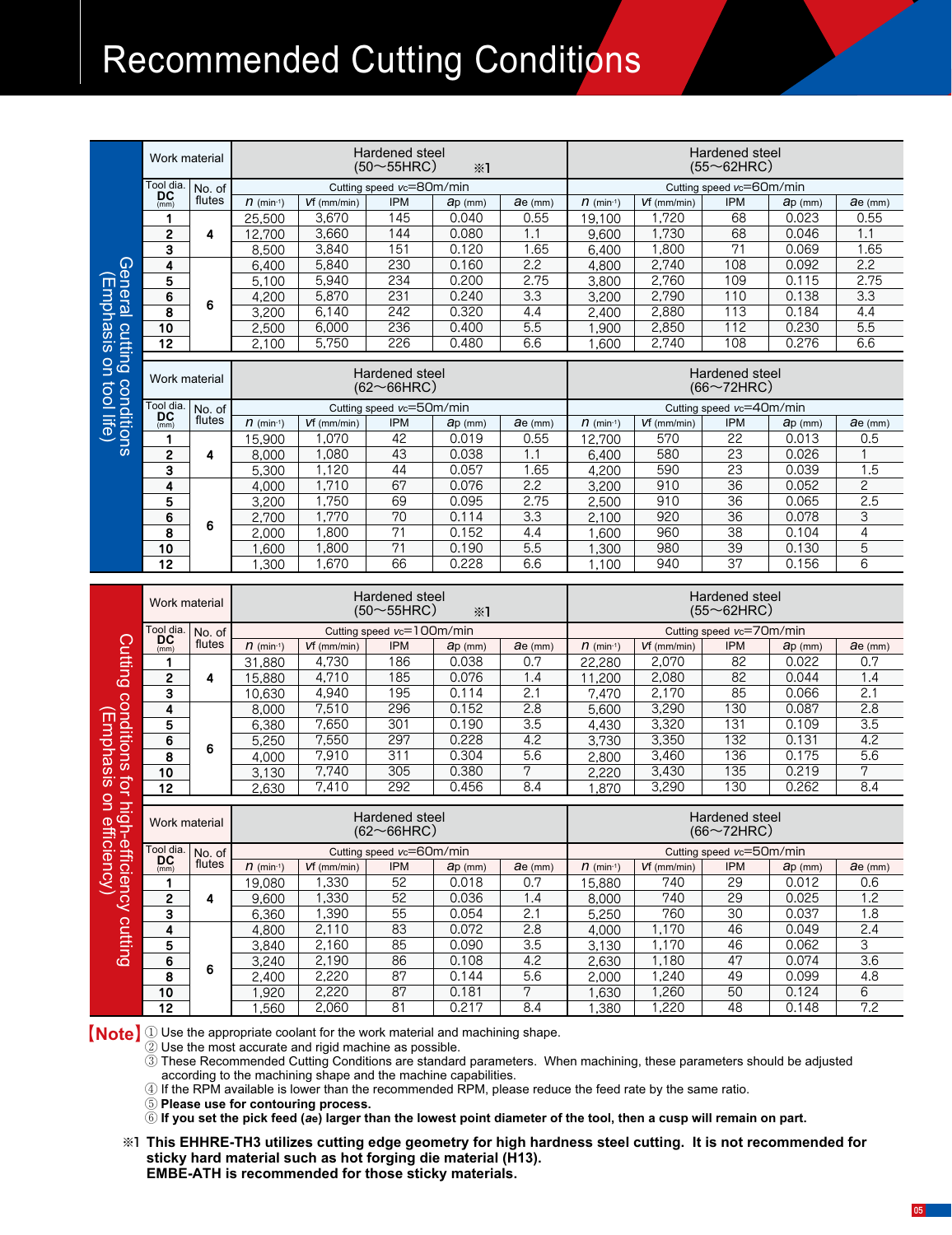# Field data

 $\bullet$ 

#### Tool life evaluation of cutting  $D2\Theta$  $\bullet$

Tool size:  $\phi$  10×6 flutes Work material: D2 $\Theta$  (60HRC) Machine: Vertical MC (HSK-F63) Cutting conditions:*n*=1,900min-1 (*v*c=60m/min) *v*f=2,850mm/min (*f*z=0.25mm/t) *a*p 0.2mm *a*e 5.5mm OH=30mm Coolant: Air-blow





**EHHRE-TH3 achieves more than twice the tool life of conventional products**

**High feed cutting of high hardness steel which was difficult with conventional radius geometry was realized.**

### Marginal test to evaluate feed limit for cutting powder high-speed steel

Tool size:  $\phi$  10×6 flutes Work material: Powdered HSS (65HRC) Machine: Vertical MC (HSK-F63) Cutting conditions:*n*=2,000min-1(*v*c=63m/min) *v*f=Refer to below table *a*p 0.15mm *a*e 3mm OH=30mm Coolant: Air-blow



**High feed cutting of high hardness steel is possible by synergistic effect of low cutting force radius geometry and TH3 coating.**

Epoch High Hard Ball (EHHB-ATH), Epoch Deep Ball Evolution Hard -TH3 (EPDBEH-TH3) After roughing by EHHRE-TH3, recommended semi-finishing and finishing with the following tool.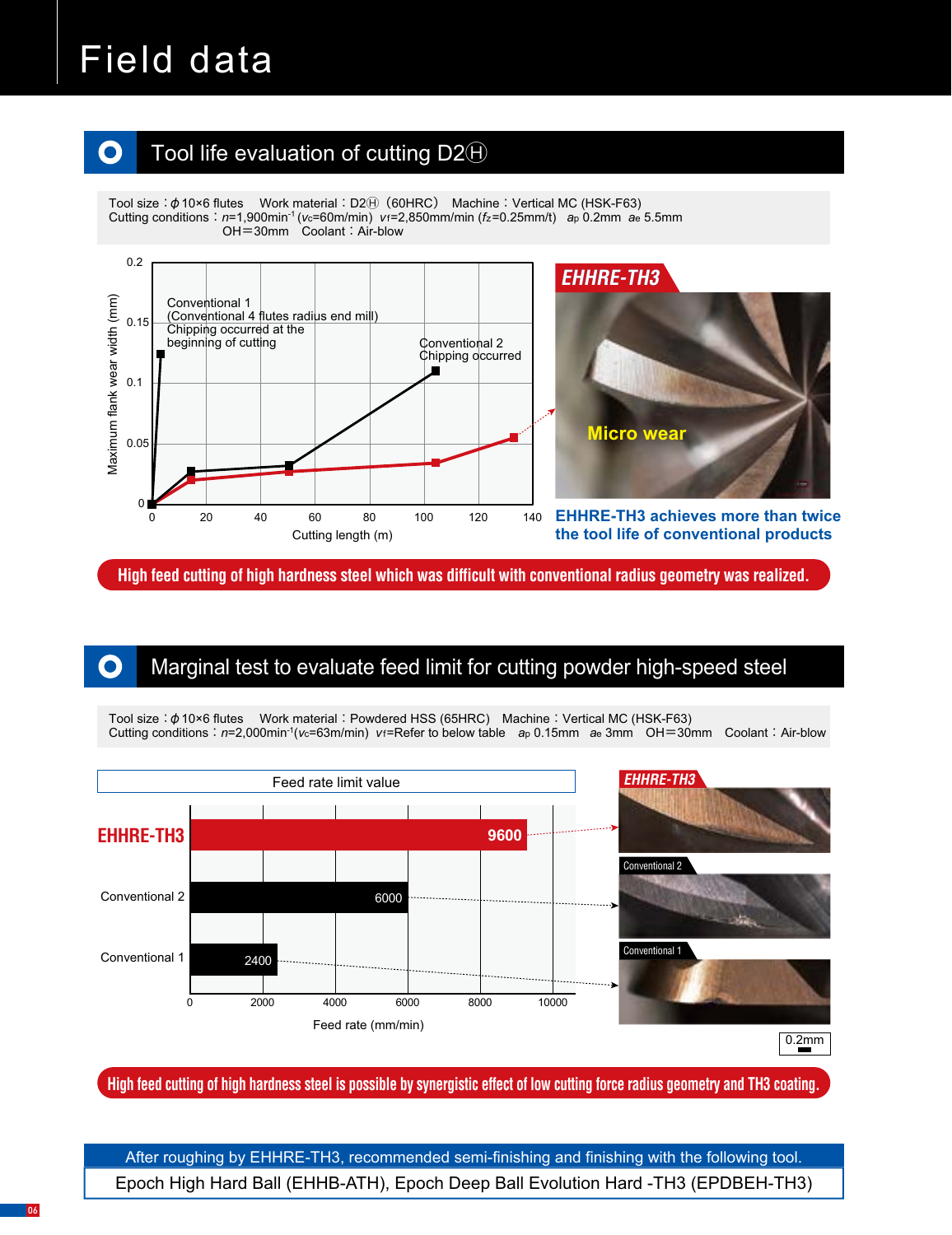### Example of high-efficiency roughing of matrix high-speed steel

| Work size: $100 \times 100$ mm<br>Work material: Matrix HSS | Tool                              | Tool Dia.<br>[mm] | R<br>[mm] | Revolution Cutting Feed rate Feed per<br>$\text{Im}$ in <sup>-1</sup> | speed | $\lceil$ [m/min] $\lceil$ [mm/min] $\rceil$ | tooth<br>fmm/t1 | a <sub>p</sub><br>[mm] | ae.<br>[mm] | Chip removal<br>volume<br>$\text{Icm}^3/\text{min}$ | Machining<br>time |
|-------------------------------------------------------------|-----------------------------------|-------------------|-----------|-----------------------------------------------------------------------|-------|---------------------------------------------|-----------------|------------------------|-------------|-----------------------------------------------------|-------------------|
| (58HRC)<br>Machine: Vertical MC(BT40)                       | EHHRE6100-TH3                     | 10                | 0.968     | 2.200                                                                 | 69    | 4.000                                       | 0.3             | 0.2                    |             | 4.8                                                 | 24 min            |
| Coolant: Air-blow                                           | Conventional<br>(4 flutes radius) | 10                |           | 2.100                                                                 | 66    | 2.000                                       | 0.24            | 0.15                   |             | 0.9                                                 | 1hr.25min.        |



**EHHRE achieved 5 times the cutting efficiency than the conventional tool. Tool wear was minimal enough to continue using.**

### High-efficiency cutting example of powder high-speed steel

| Process                       | Tool             | Tool<br>Dia.<br>[mm] | R<br>[mm] | Revolution<br>$\text{min}^{-1}$ | Cuttina<br>speed<br>[m/min] | Feed rate<br>[mm/min] | Feed<br>per tooth<br>[mm/t] | a <sub>p</sub><br>[mm] | ae<br><b>Imml</b> | Removal<br>stock<br>[mm] | Coolant  | Machining<br>time |
|-------------------------------|------------------|----------------------|-----------|---------------------------------|-----------------------------|-----------------------|-----------------------------|------------------------|-------------------|--------------------------|----------|-------------------|
| Contour<br>roughing $\bullet$ | EHHRE4030-S6-TH3 | ⌒                    | 0.328     | 6.360                           | 60                          | .390                  | 0.055                       | 0.054                  |                   | 0.05                     | Air-blow | 1hr. 3min.        |
| Contour<br>roughing $\bullet$ | EHHRE4030-S6-TH3 | $\sqrt{2}$           | 0.328     | 6.360                           | 60                          | .390                  | 0.055                       | 0.054                  |                   | 0.05                     | Air-blow | 1hr. 3min.        |

Cubic shape size : 5×5×6mm, Space 5mm





Figure Work model **Figure Work after cutting Figure Wear condition after roughing** 



#### **EHHRE can perform high-efficiency machining even for small work-piece of high hardness steel**

### **Safety notes**

#### **1. Cautions regarding handling**

(1) When removing the tool from its case (packaging), be careful that the tool does not pop out or is dropped. Be particularly careful regarding contact with the tool flutes.<br>(2) When handling tools with sharp cutting flut

#### **2. Cautions regarding mounting**

(1) Before use, check the outside appearance of the tool for scratches, cracks, etc. and that it is firmly mounted in the collet chuck, etc.<br>(2) If abnormal chattering, etc. occurs during use, stop the machine immediately

#### **3. Cautions during use**

- 
- (1) Before use, confirm the dimensions and direction of rotation of the tool and milling work material.<br>(2) The numerical values in the standard cutting conditions table should be used as criteria when starting new work. T
- (3) Cutting tools are made of a hard material. During use, they may break and fly off. In addition, cutting chips may also fly off. Since there is a danger of injury to workers, fire, or eye damage from such flying pieces,
- (5) Do not use the tool for any purpose other than that for which it is intended.
- **4. Cautions regarding regrinding**
	-
- 
- (1) If regrinding is not performed at the proper time, there is a risk of the tool breaking. Replace the tool with one in good condition, or perform regrinding.<br>(2) Grinding dust will be created when regrinding a tool. Whe thelocal laws and regulations regarding prevention of hazards due to specified chemical substances.